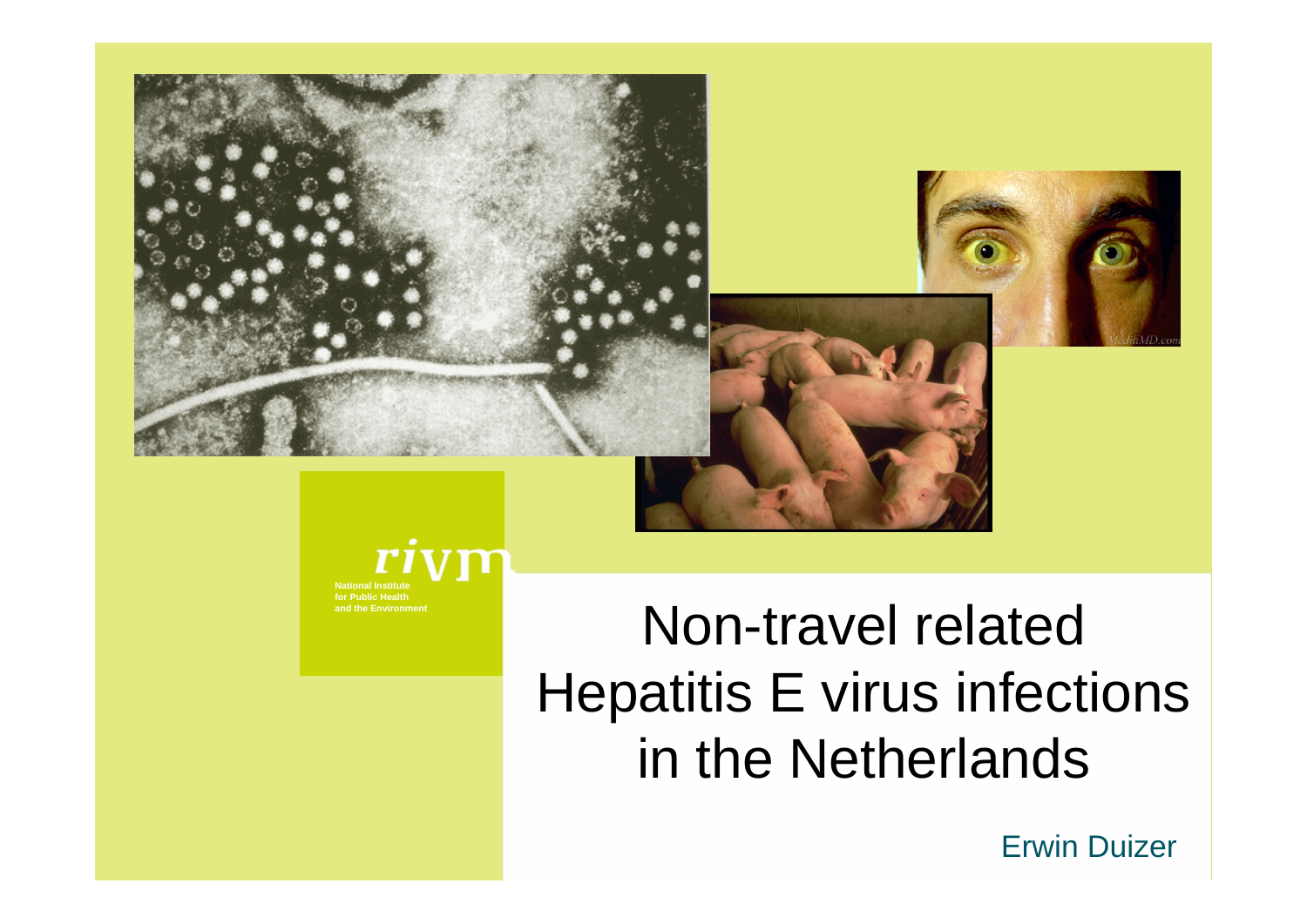# **HEV in The Netherlands**

1993: Anti-HEV Seroprevalence in blood donors: 1.1% (Zaaijer et al. 1993)

1999: HEV prevalence in NL pigfarms: 22%

(Van der Poel et al. 2001)

2003: First report of non-travel related HEV in 3 patients

(Widdowson et al. 2003)

2004: Fatal hepatitis E infection in a Dutch patient with a presumed hepatocellular carcinoma (Kraan et al., 2004 (Dutch).

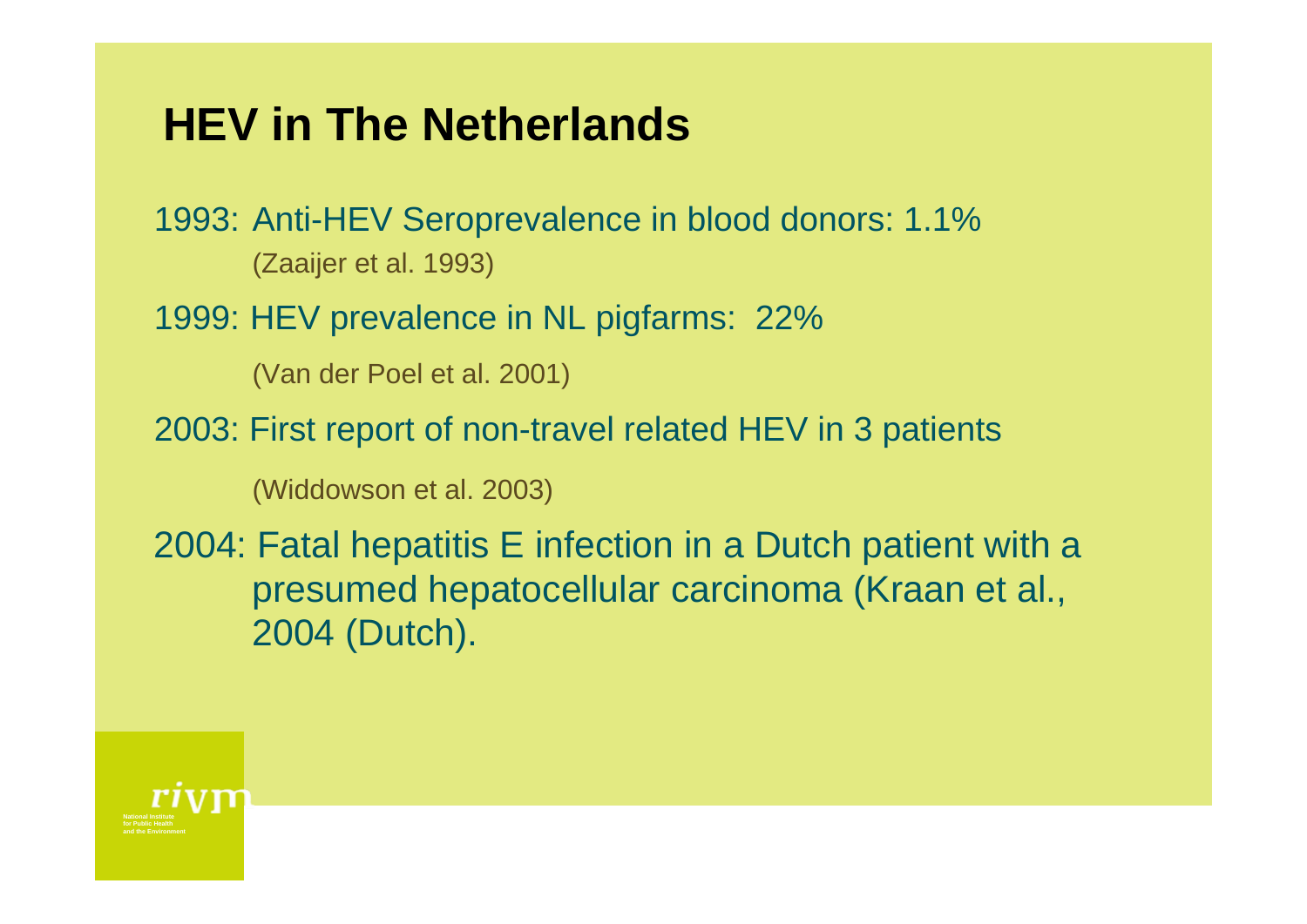**2004: new project: Endemic HEV in acute hepatitis patients**

# Aims

- Description of HEV gt3 patients.
- Generate hypothesis on endemic risk factors and transmision routes.

### **Specific**

- Common factors?
- Direct molecular-epidemiological connection between patient and source?

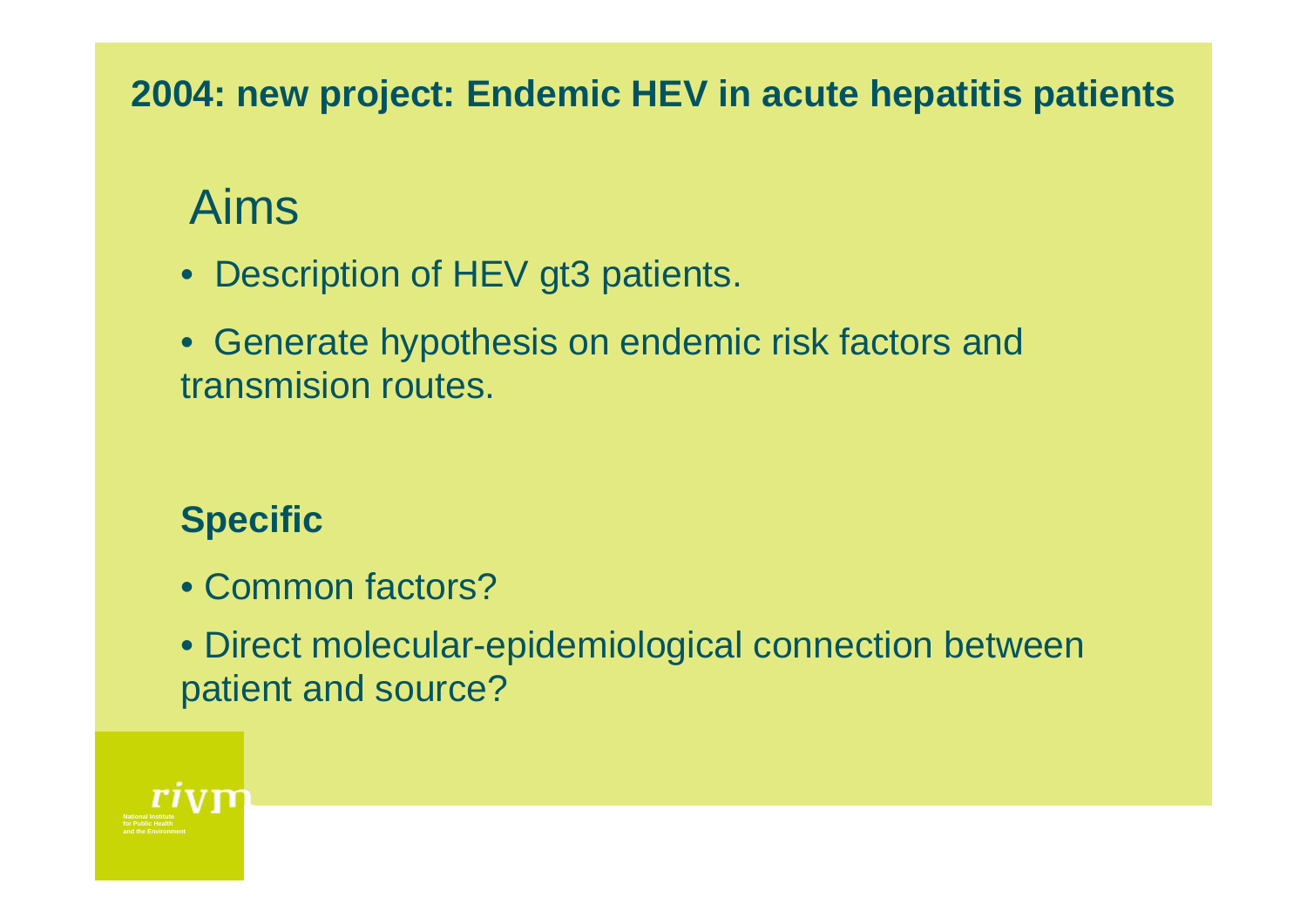**Approach**

**Case definition:** Acute hepatitis in NL IgM and/or PCR positive for HEV infection no travel in 3 months prior to infection

**Strandardized questionaire:** Symptoms and medical history Travel and contactsConsumption of foods and water Contact with surface water Contact with animals

### **Sequencing and phylogeny: 148 nt in ORF2**

riyn **for Public Healthand the Environment**

Borgen K, et al.,. Non-travel related Hepatitis E virus genotype 3 infections in the Netherlands; a case series 2004 - 2006. BMC Infect Dis. 2008 May 8;8:61.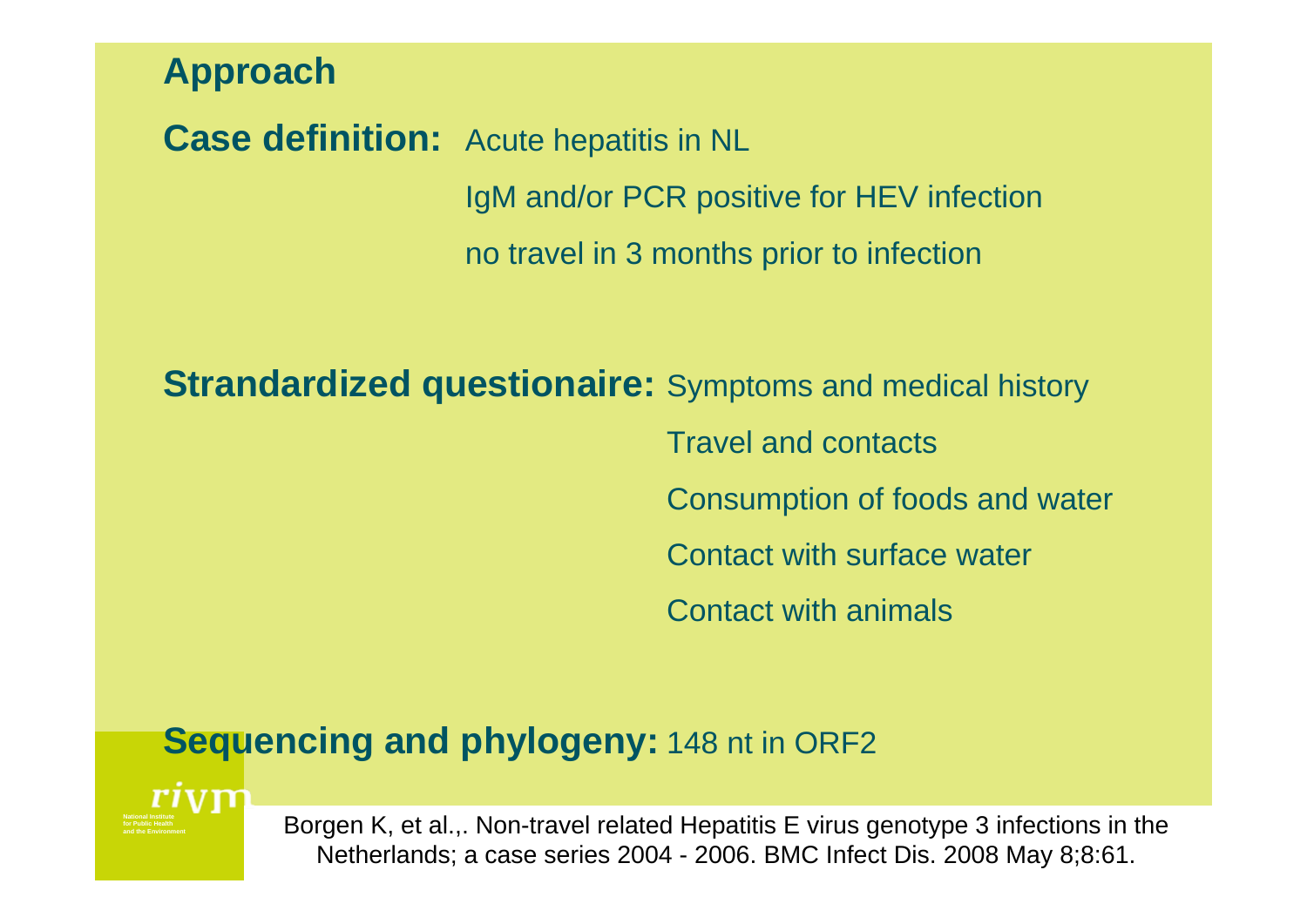### Testing algorithm HEV: low endemic countries



Herremans et al., 2007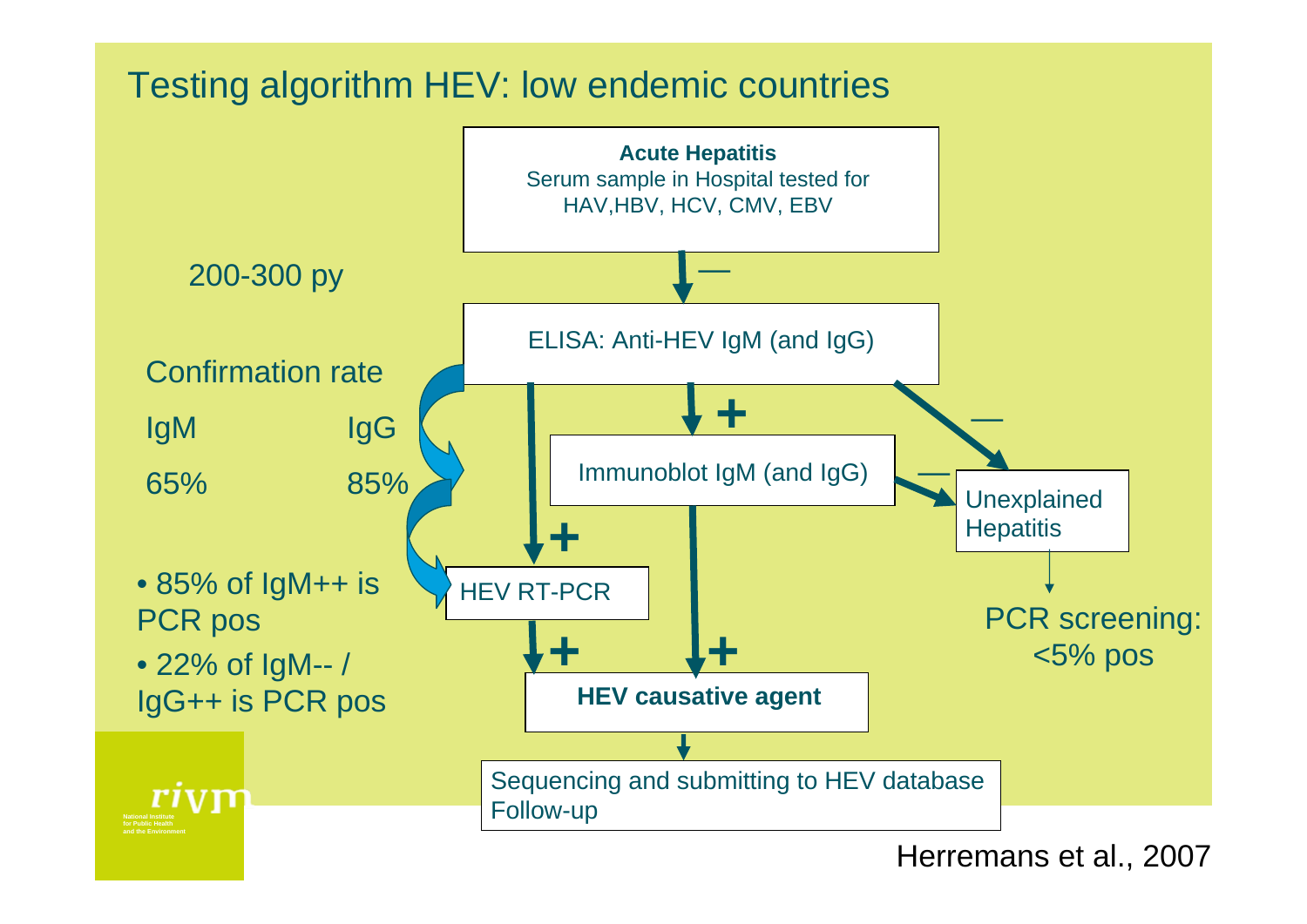| <b>Results</b> |                            |                    | <b>Cases</b>   |               |
|----------------|----------------------------|--------------------|----------------|---------------|
|                |                            |                    | $\mathsf{n}$   | $\frac{0}{0}$ |
|                | <b>Total</b>               |                    | 19             | 100           |
|                | <b>Male</b>                |                    | 17             | 90            |
|                | Age*                       | 20-39              | 5              | 26            |
|                |                            | 40-59              | 9              | 47            |
|                |                            | > 60               | 5              | 26            |
|                | <b>Preexisting disease</b> | Any                | $11-$          | 58            |
|                |                            | Cancer             | 3              | 16            |
|                |                            | Cardiovascular     | $\overline{4}$ | 21            |
|                |                            | <b>Respiratory</b> | $\overline{2}$ | 11            |
|                | <b>Blood transfusions</b>  |                    | 2 <sub>1</sub> | 11            |
|                | <b>Jaundice</b>            |                    | 16             | 84            |
|                |                            |                    |                |               |
|                | <b>Hospitalization**</b>   |                    | 11             | 58            |
|                | <b>HEV PCR positive</b>    |                    | 17             | 90            |

\*Median 50 years (range 25-84) \*\*Median 8 days (range 2-23)

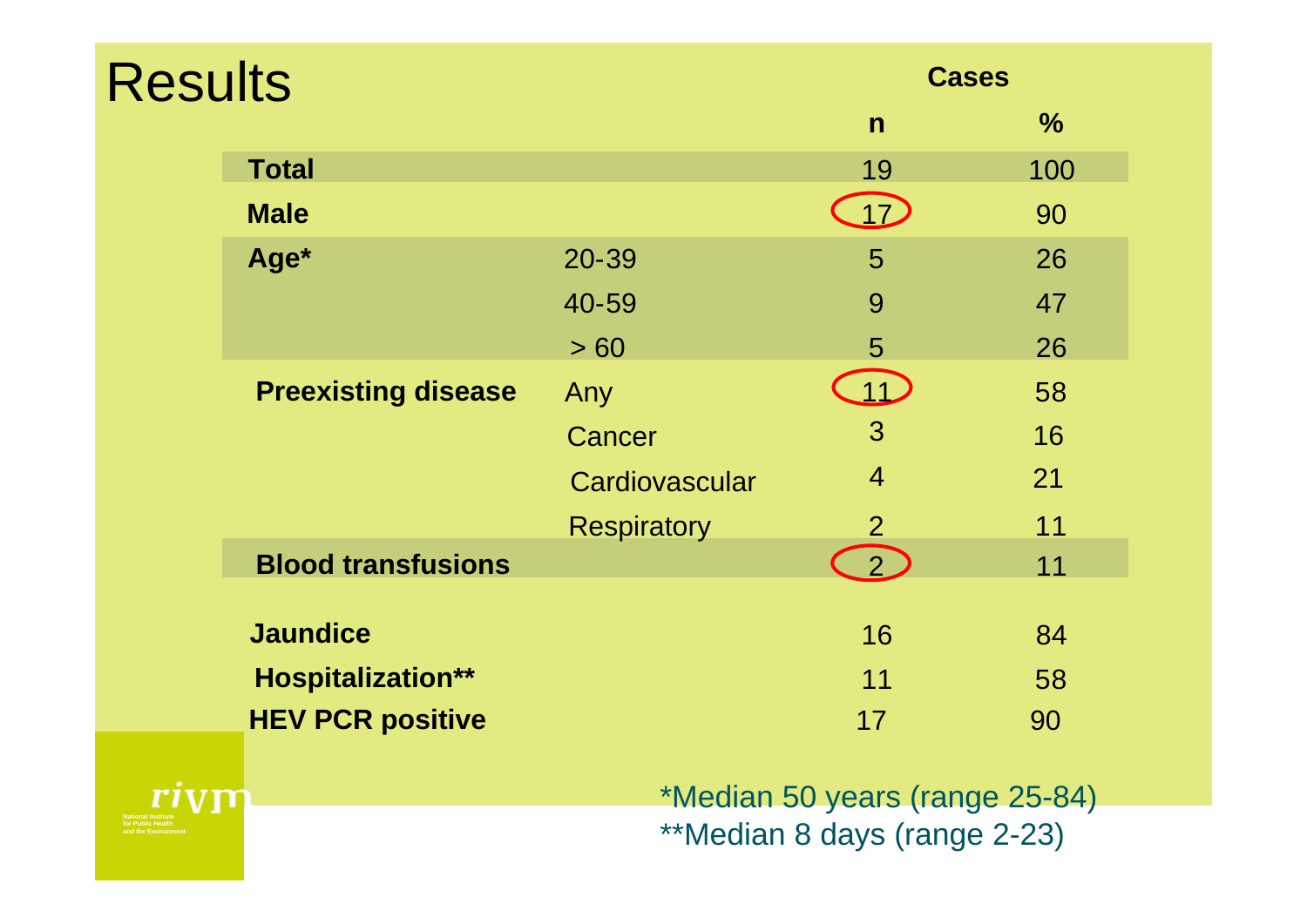# Direct contact with animals

|                      | number         | $\frac{0}{0}$  |  |
|----------------------|----------------|----------------|--|
| <b>Rats</b>          | $\rm 0$        | $\bf{0}$       |  |
| <b>Other rodents</b> | $\overline{7}$ | 37             |  |
| pigs                 | 1              | 5              |  |
| deer                 | $\overline{2}$ | 11             |  |
| <b>Wild boar</b>     | $\overline{0}$ | $\overline{0}$ |  |
| <b>Scheep</b>        | 3              | 16             |  |
| goats                | $\overline{4}$ | 21             |  |
| <b>COWS</b>          | 6              | 32             |  |
| <b>Horses</b>        | $\overline{7}$ | 37             |  |
| <b>Poultry</b>       | $\overline{2}$ | 11             |  |
| dogs                 | 14             | 74<br>$-20%$   |  |
| cats                 | 6              | $-26%$<br>32   |  |
|                      |                |                |  |

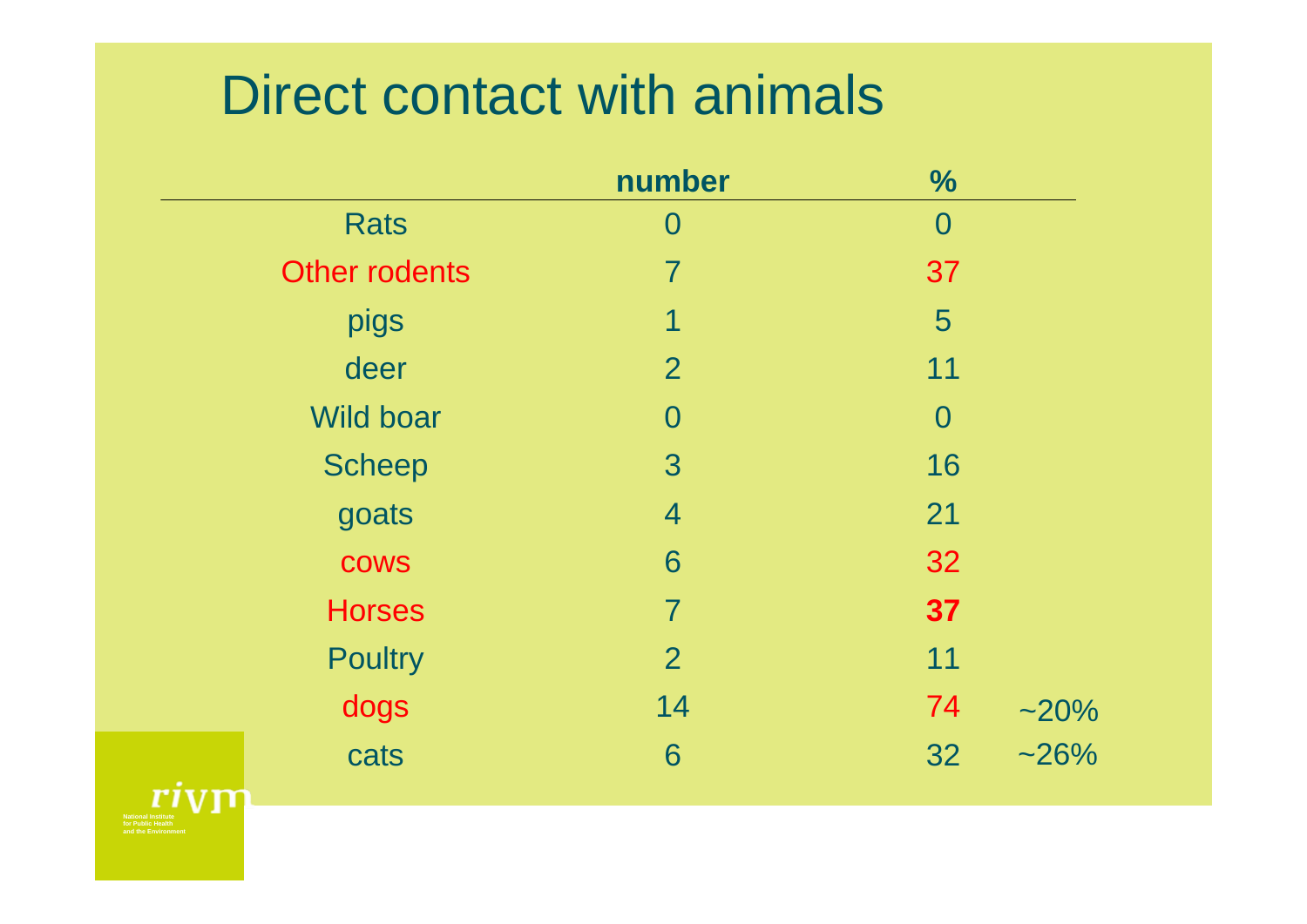### **Food consumption of endemic HEV infections: n=19**

|                  | $\geq 1$ /week | <1/week       | never          |
|------------------|----------------|---------------|----------------|
| Food product %   |                | $\frac{1}{2}$ | $\frac{0}{0}$  |
| <b>Pork</b>      | 84             | 16            | $\overline{0}$ |
| <b>Beef</b>      | 47             | 47            | 5              |
| <b>Chicken</b>   | 68             | 32            | $\overline{0}$ |
| <b>Fish</b>      | 47             | 47            | 5              |
| <b>Mutton</b>    | 5              | 11            | 84             |
| <b>Turkey</b>    | 5              | 47            | 47             |
| <b>Shellfish</b> | 5              | 32            | 63             |
| <b>Raw milk</b>  | 5              | 11            | 84             |
| <b>Game/wild</b> | $\overline{0}$ | 26            | 74             |
| Organs 0         |                | 37            | 63             |

**for Public Healthand the Environment**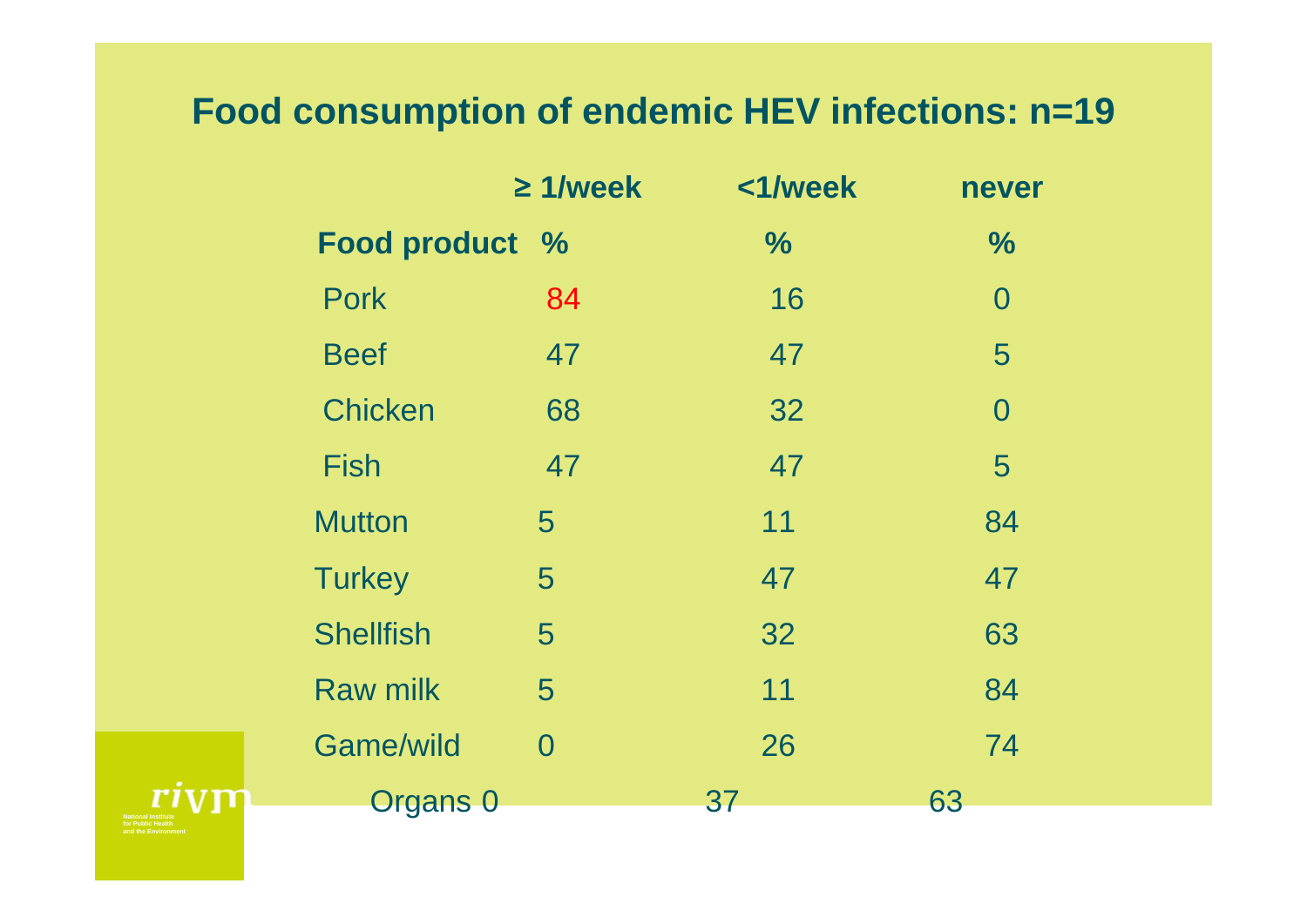### **Blood transfusion and liver transplants**

- 2 patients in risk factor study had blood transfusion
- -In NL <0.5% of blood donors HEV IgM positive

**Chronic HEV infection in transplant patients** (Haagsma et al., 2008)(immunosuppresed)

- Patient A: PCR positive for years (serum and feces)
	- IgM and IgG negative (retrospectively)
- Patient B: PCR positive for years (serum and feces)
	- IgM and IgG positive (retrospectively)
	- full recovery after retransplant



Anti-HEV-IgG in general population ~2%

in liver transplant recip.~4%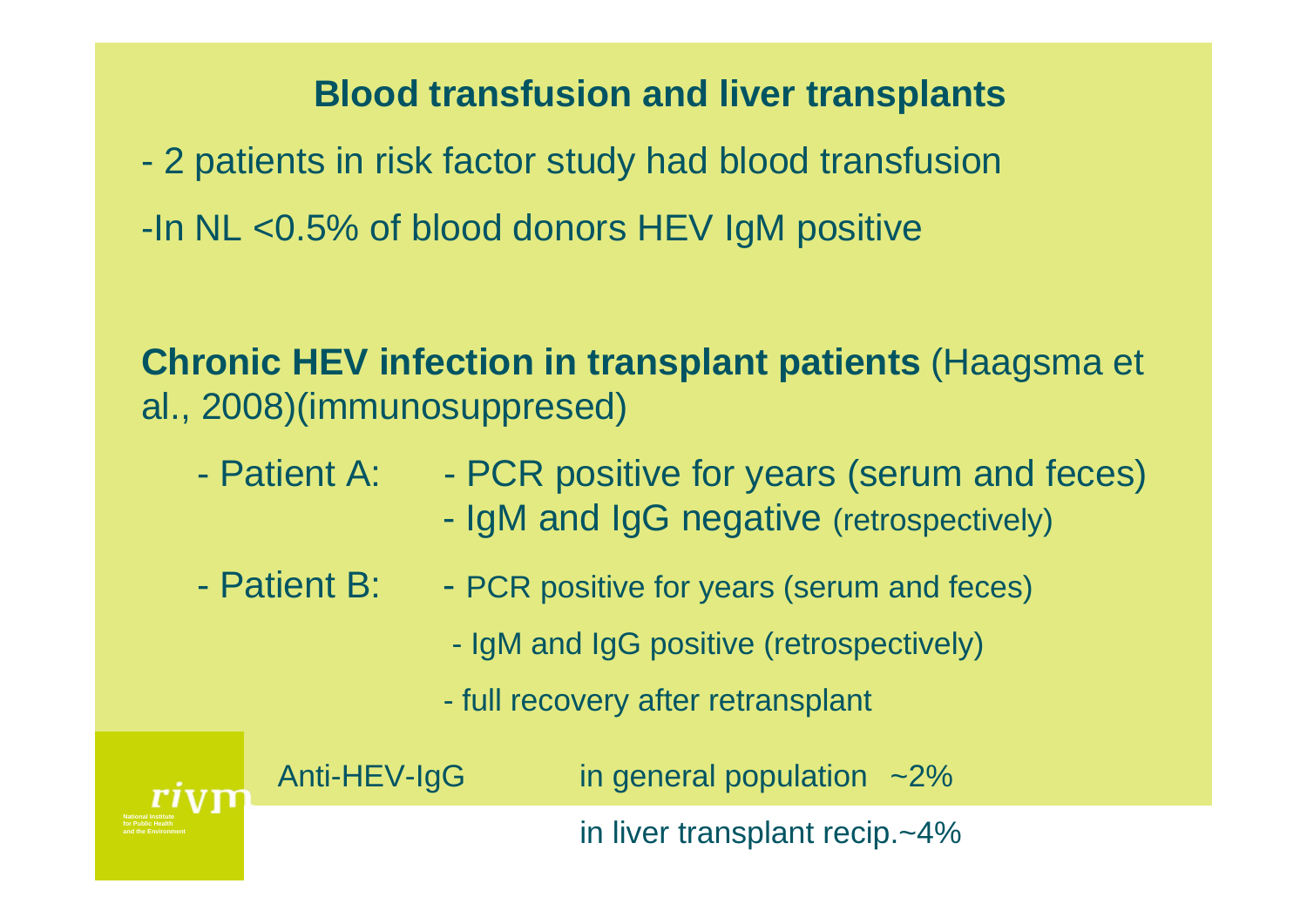## Person to person spread: contacts

- IgM and IgG of 18 contacts of 13 patiënts: NEGATIVE
- IgM and IgG of husband and child of patient A: NEGATIVE

#### **Fatal case in NL: female, farmer**

| <b>Husband</b>    | IgM negative, IgG positive |
|-------------------|----------------------------|
| Sister of husband | IgM and IgG negative       |
| Son               | IgM and IgG negative       |
| Daughter in law   | IgM and IgG positive       |

Risk factors?: Farm with horses and cows, comsumption of pork organs

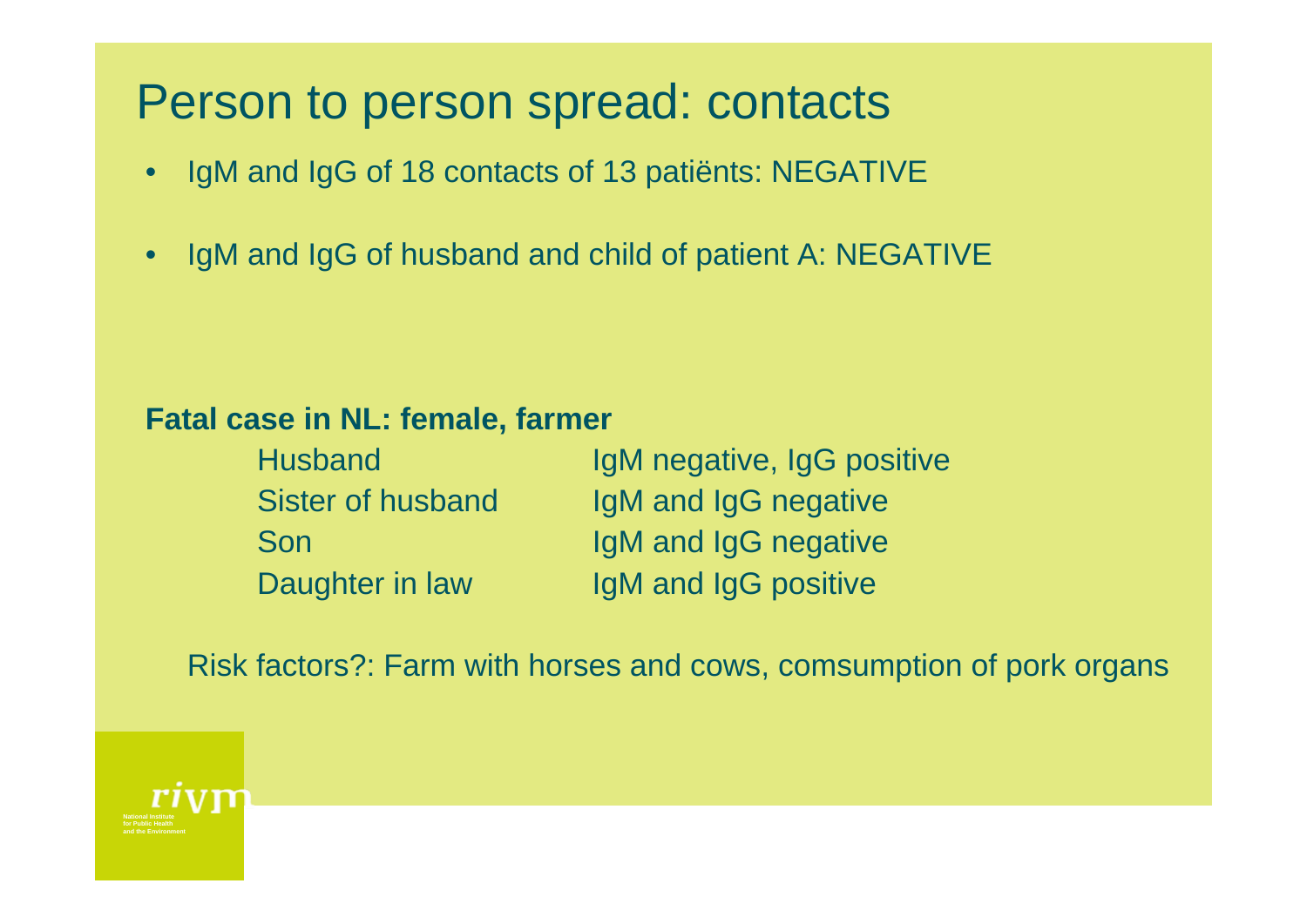## Minimum spanning, 148 nt ORF2, Netherlands

**for Public Healthand the Environment**



Some strains of swine and human 100% identical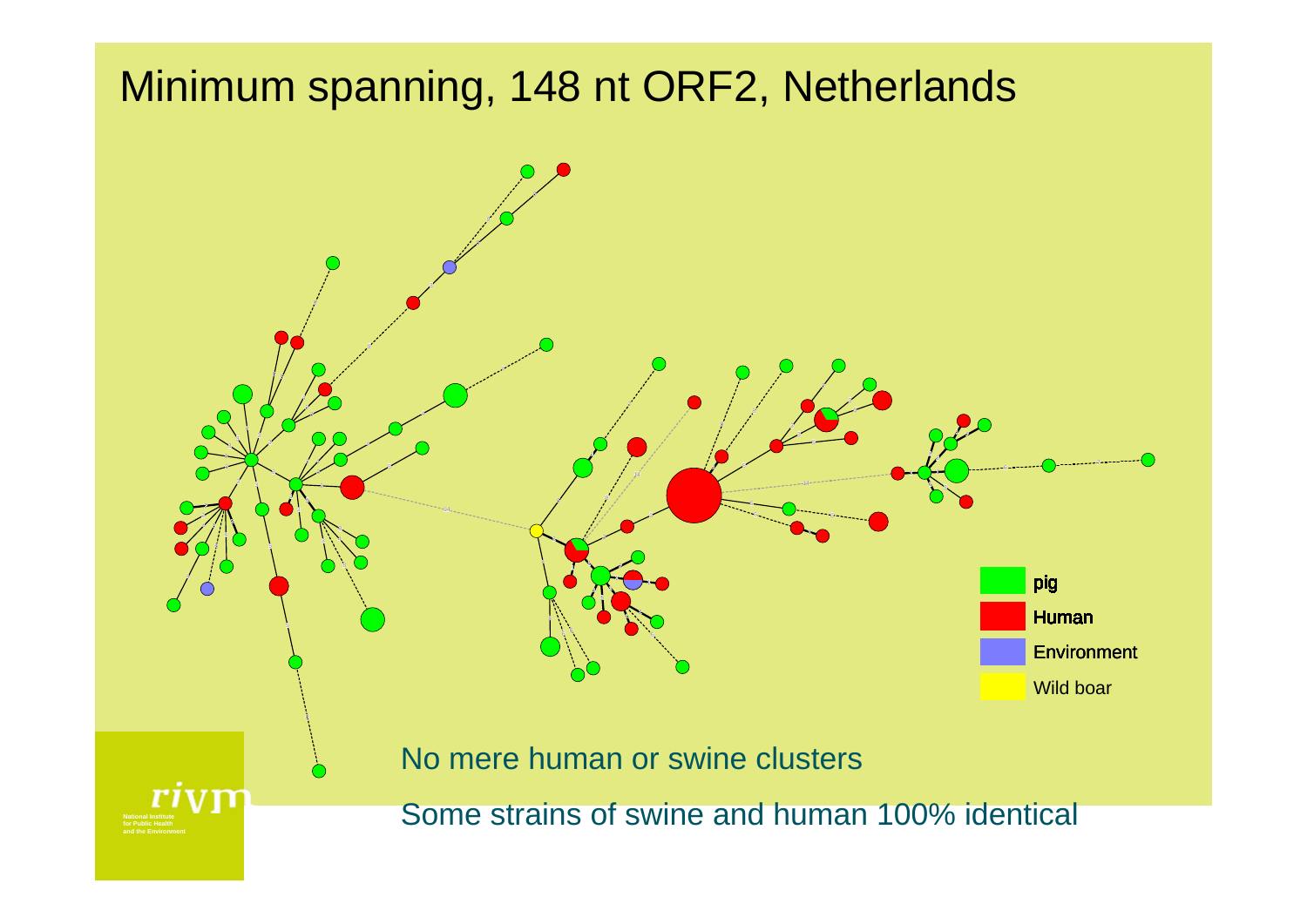## **HEV in The Netherlands: part 2**

2005: HEV seroprevalence of 6% in non-A, B, C hepatitis patiënten (Waar et al. 2005)

- 2007: Optimalisation and validation of HEV diagostics for lowendemic regions. (Herremans et al., 2007, 3x)
- 2007: HEV prevalence in NL pigfarms: 55% (Rutjes et al., 2007)
- 2007: Chronic HEV infections detected (Haagsma et al., 2008)
- 2007: Hepatitis E virus RNA in 4/62 (6.5%) commercial porcine livers in The Netherlands. (Bouwknegt et al., 2007)
- 2008: Reproduction ratio (Ro) in pigs by contact exposure: 8.8 !

(Bouwknegt et al., 2008)

**for Public Healthand the Environment**2008: HEV in 4% of wild boar feces, and 17% of surface water (Rutjes et al., 2009)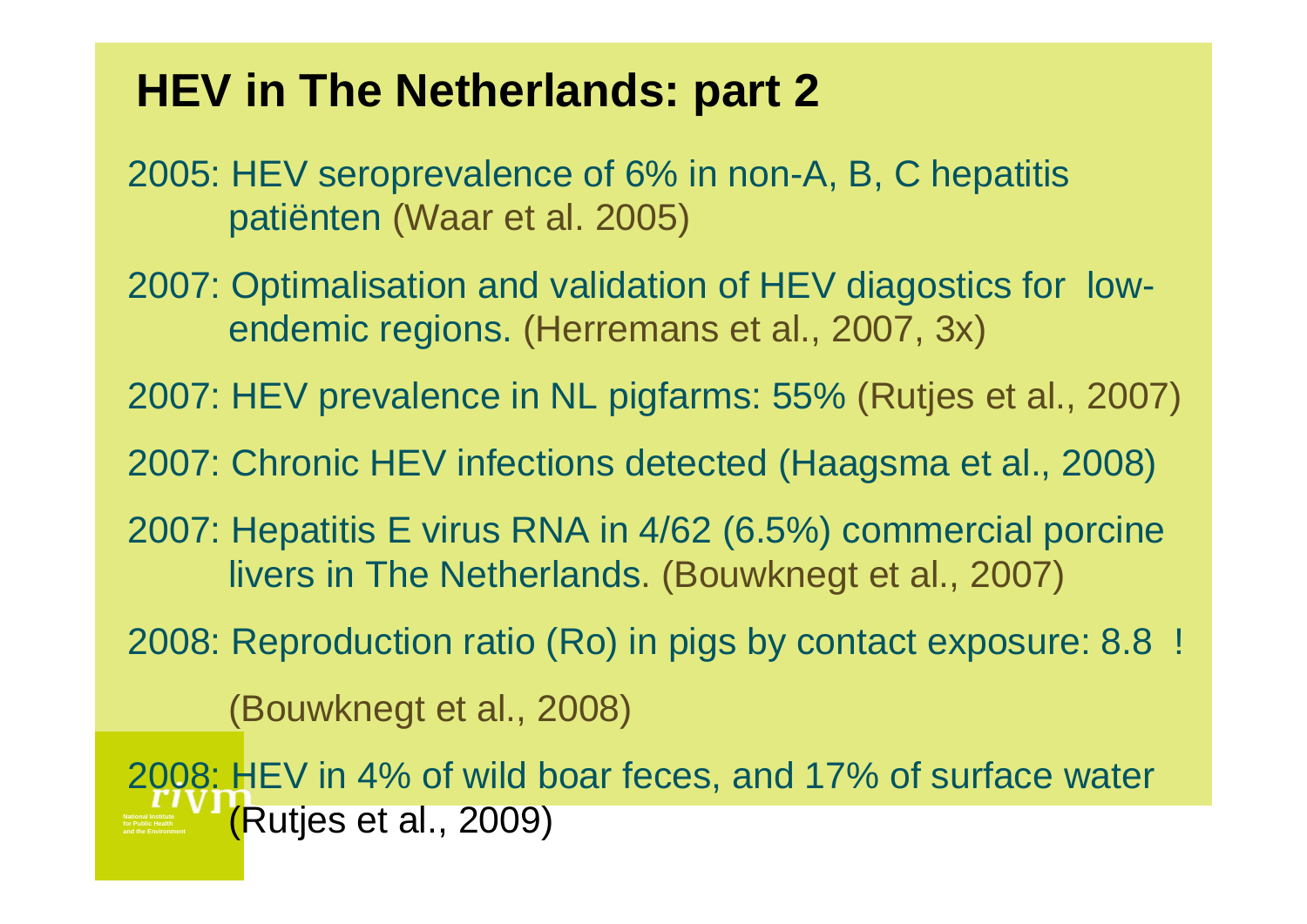# **Conclusions**

- Sporadic endemic HEV gt3 infections do occur
- Contact with pigs does NOT seem to be a risk factor for Hepatitis E.
- Person-to-person spreading does NOT seem to be an efficient transmission route for HEV.
- Risk factors: Male, >50 yrs, underlying disease
- For further study: blood transfusion
- - pork, organs
	- horses, cows, dogs?